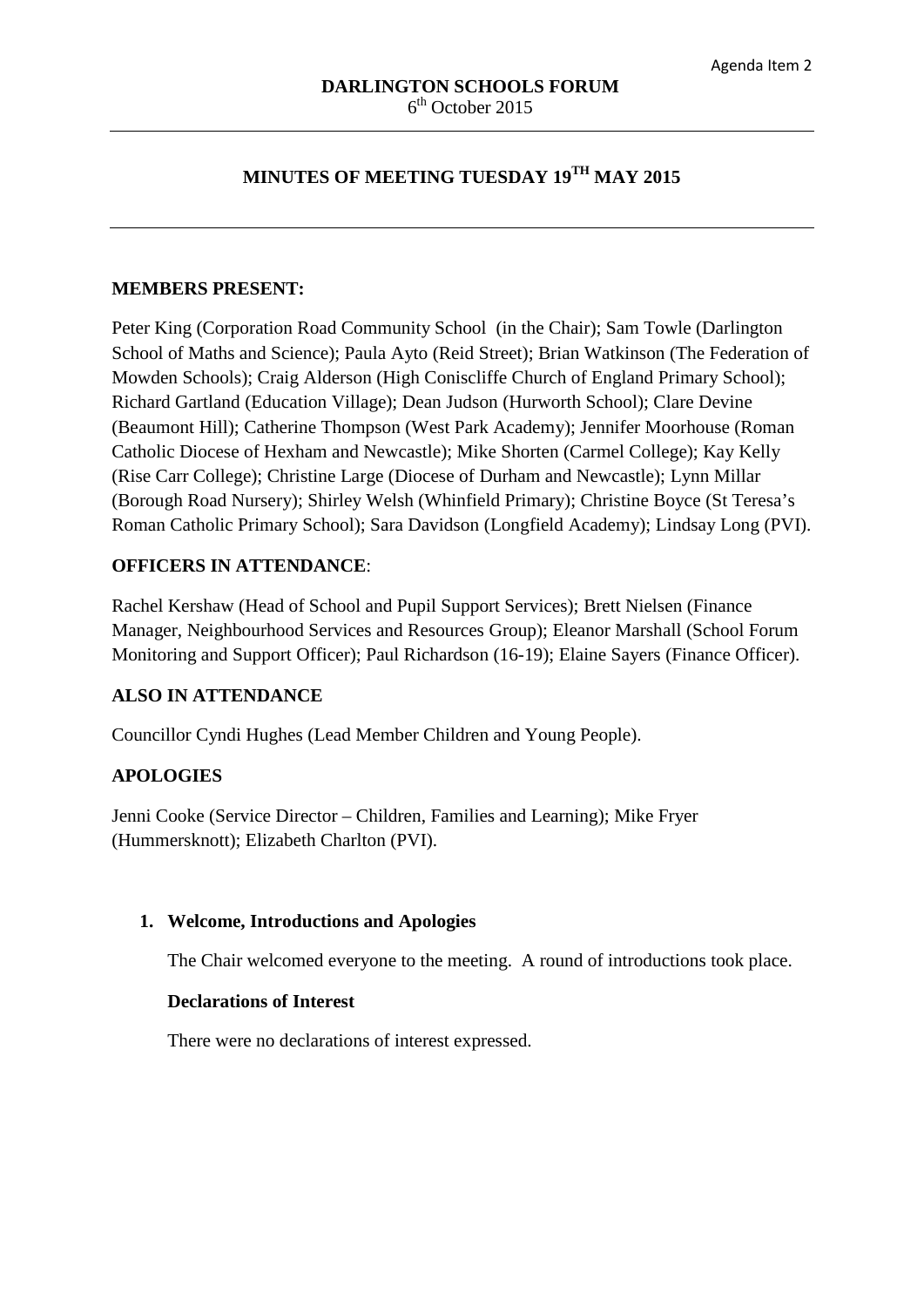#### **2. George Dent Nursery**

The Forum referred to a previously circulated paper. It was explained to the Forum how George Dent Nursery School is the only LA maintained school in Darlington to occupy a building that is not owned by the LA or by a Diocese, therefore, it currently incurs an annual rental charge of £13k. It was asked if the Forum would consider funding the current financial year's rent from the central early years budget.

The Finance Manager clarified to the Forum that no agreement had been made to fund the school's request in 2016/17 and that this would be reviewed as part of the 16/17 formula setting. The Finance Manager clarified that currently the 2015/16 budget was all allocated and there were no plans to change any allocations at this time, therefore any agreement would need funded from unallocated underspend from previous years. It was also stated by the Finance Manager that as far as he was aware the school had not seen a decrease in funding on a per pupil basis since the new formula was introduced.

After questions were asked and a discussion held it was put to the Forum that a vote should be made on whether a one off payment of  $\pounds$ 13k could be taken from the underspend brought forward from the last financial year.

The vote went in favour of the request by a majority of 16 to 1.

# **3. Minutes of Previous Meeting and Matters Arising**

The minutes (previously circulated) of the Schools Forum meeting held 10 March 2015 were agreed as a true record.

# **Matters Arising**

Councillor Hughes asked that from here forward she is noted on the minutes as Councillor Cyndi Hughes (Lead Member Children and Young People).

# **4. School Forum Procedures**

The Forum referred to previously circulated papers. It was explained that there has been very few amendments in the "Schools Forum Operational and Good Practice Guidance" issued by the EFA in March, therefore, no significant changes will have to be made to this Forums Terms of Reference.

The Finance Manager had completed a self assessment of the operation of the Forum and asked members for their views.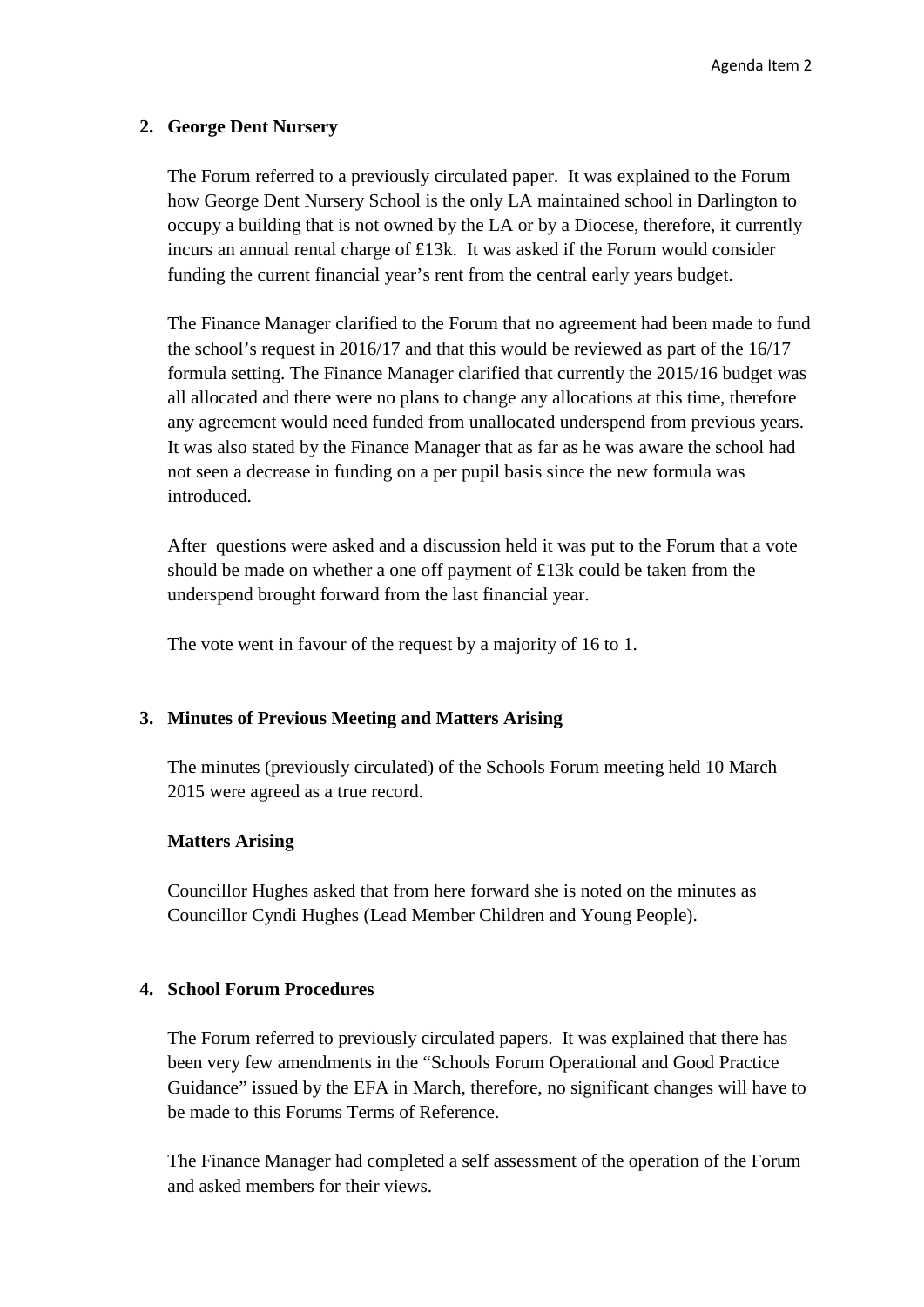The Finance Manager asked the Forum to take note of the following points:-

- Paragraph 9 in the terms of reference needs amending to state that substitutes can vote on behalf of the member they are representing.
- It was asked if members who currently have no substitute in place nominate one.
- A number of School Forum members are retiring at the end of this term, therefore nominations for replacements would be requested as soon as possible. This will enable, where necessary, voting to take place and have new members in place by September 2015.
- Draft minutes from meetings should be available for viewing earlier than at present.
- Induction for new Forum members needs to be reviewed and improved.

Forum agreed to the recommendation to alter paragraph 9 of the Terms of Reference

# **5. Budget Update 2014/15**

The Forum referred to a previously circulated paper. The details of which confirmed the final underspend for 2014/15. It was pointed out to the Forum that at the March meeting the projected underspend for 2014/15 was £206,635. This has now increased by £162,586 to £369,221.

It was noted that £13,000 of this underspend has just been allocated to George Dent for their 2015/16 rent (Agenda Item 2).

# **6. Budget Update 2015/16**

The Forum referred to a previously circulated paper. The Finance Manager went through the updates and answered questions.

It was agreed by the Forum that as the EFA do not allocate the 2 year olds budget until July, Forum would look closer at the early year's budget in their October meeting.

The Forum agreed to the allocations and recommendations put forward in the report.

# **7. DSG High Needs Services Reviews Progress Report**

The Forum referred to a previously circulated report. Forum were talked through the work completed so far and the findings from the review taking place of the Speech and Language Resource Base (hosted by Northwood Primary School) and the Low Incidence Needs Service.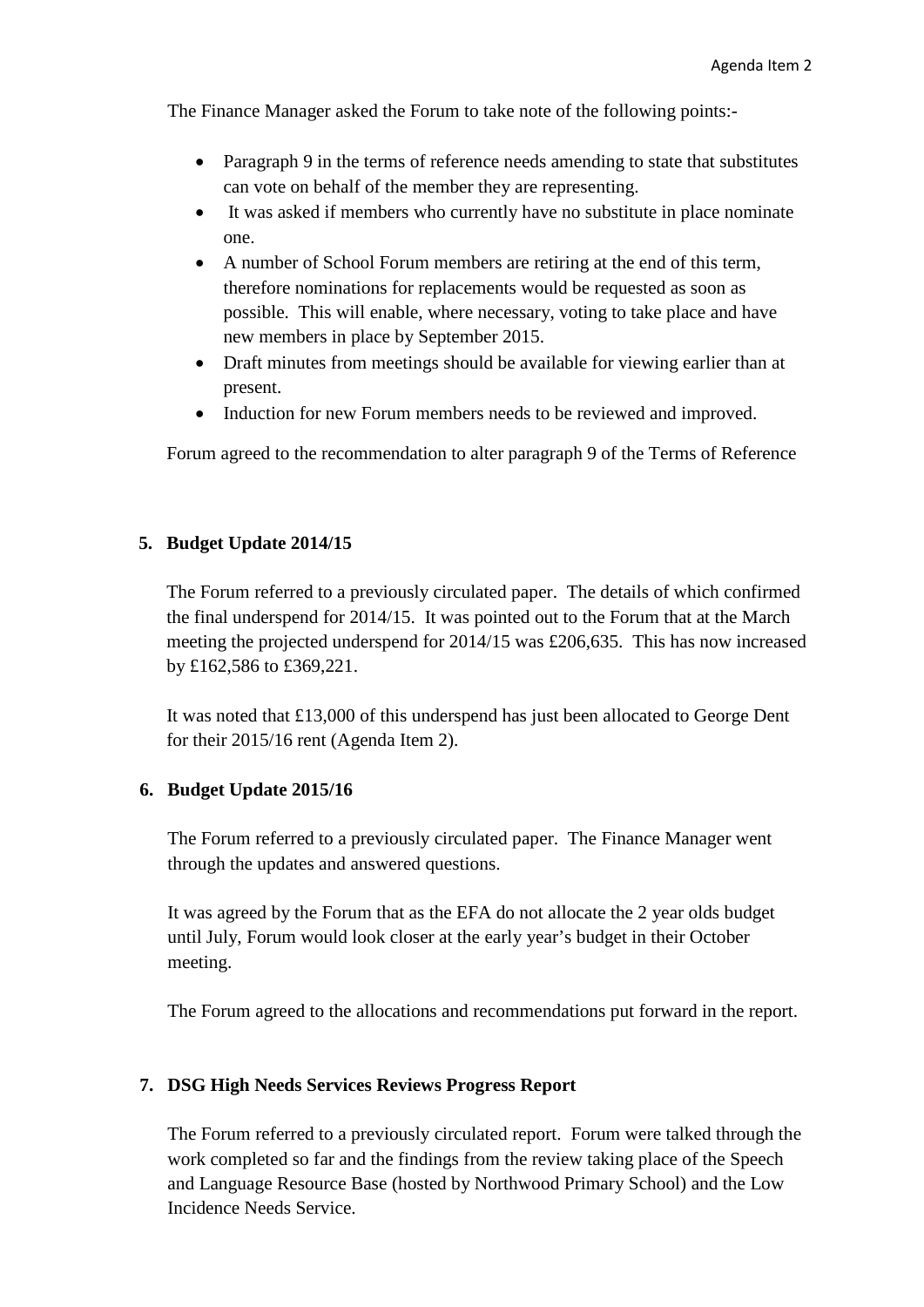Forum were also updated on the work started with the Social, Communication and Outreach Service (SCOS) hosted by Hurworth School, and the Beaumont Hill Outreach Services to mainstream schools.

The recommendations were that the Forum note the progress on these matters.

#### **8. Primary Speech and Language Strategy**

The Forum referred to a previously circulated report. The Schools Forum Officer highlighted the main facts.

Schools Forum agreed to the recommendation to adopt the Speech and Language strategy and noted the actions as a way forward.

# **9. School Transport**

The Forum referred to a previously circulated report.

The changes for the non-statutory transport arrangements policy which includes the increase in costs to parents for the academic year 2015/2016 were pointed out. It is expected that forecast figures and more detailed financial information will be available to the Forum prior to their next meeting.

The re-tendering process is still underway and it is anticipated, upon completion, when new contracts are in place, the overall cost of transport will be reduced. It is hoped, eventually, it will be self- funding and get to the point where there is no cost to the Schools Forum.

The working group want to find a sustainable option to enable the continued delivery of discretionary transport. In order to do this the LA has commissioned the services of Paul Robson who has expertise in this area. Paul will undertake research and present options to the working group for consideration.

The Schools Forum will be updated as the information becomes available.

#### **10. DSG High Needs Funding Reform Progress Report**

The Forum referred to a previously circulated report. The main points were highlighted and explained.